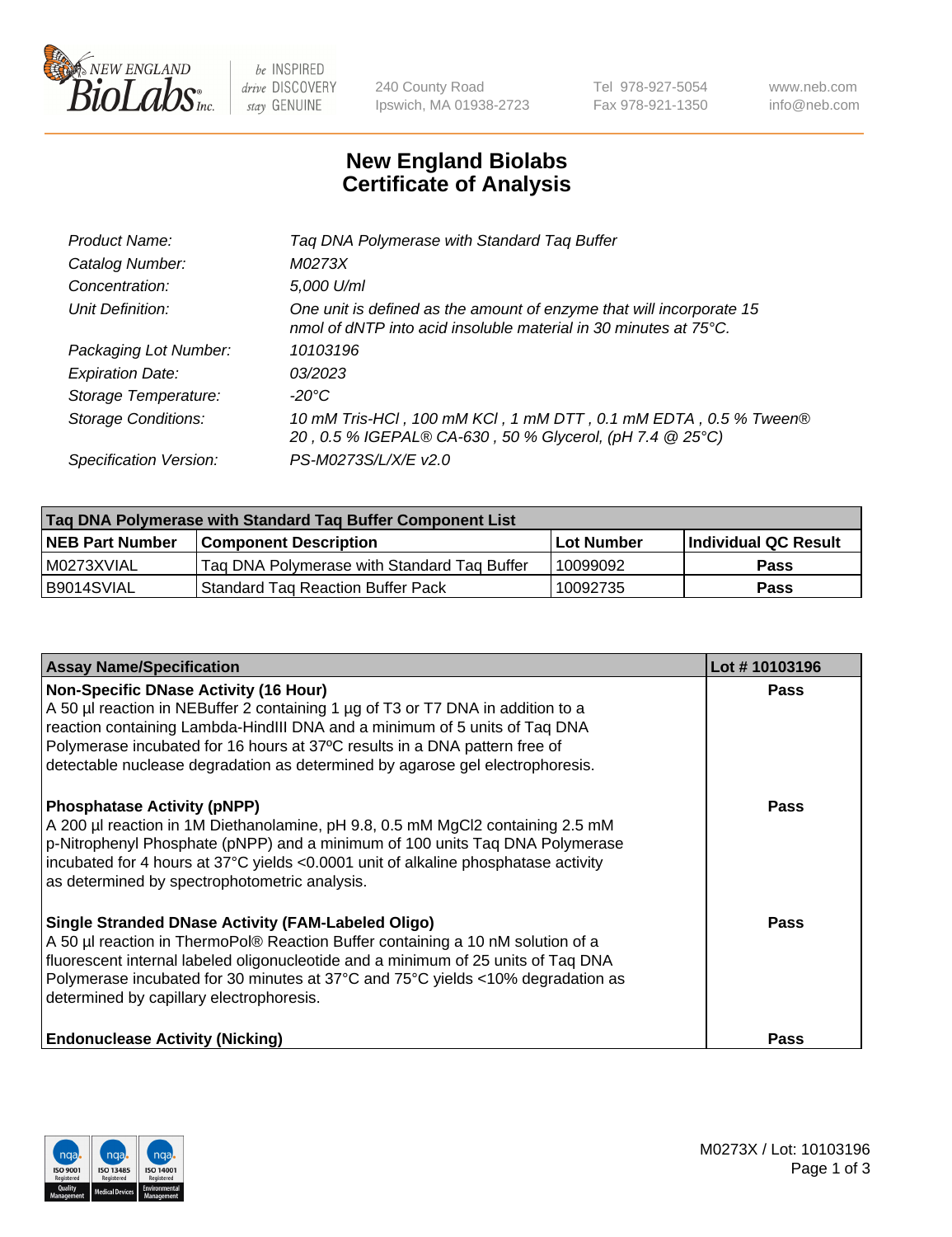

be INSPIRED drive DISCOVERY stay GENUINE

240 County Road Ipswich, MA 01938-2723 Tel 978-927-5054 Fax 978-921-1350

www.neb.com info@neb.com

| <b>Assay Name/Specification</b>                                                                                                                                                                                                                                                                                                                                                                               | Lot #10103196 |
|---------------------------------------------------------------------------------------------------------------------------------------------------------------------------------------------------------------------------------------------------------------------------------------------------------------------------------------------------------------------------------------------------------------|---------------|
| A 50 µl reaction in ThermoPol® Reaction Buffer containing 1 µg of supercoiled<br>PhiX174 DNA and a minimum of 20 units of Taq DNA Polymerase incubated for 4 hours at<br>37°C and 75°C results in <10% conversion to the nicked form as determined by agarose<br>gel electrophoresis.                                                                                                                         |               |
| PCR Amplification (5.0 kb Lambda DNA)<br>A 50 µl reaction in Standard Taq Reaction Buffer in the presence of 200 µM dNTPs and<br>0.2 µM primers containing 5 ng Lambda DNA with 1.25 units of Taq DNA Polymerase for<br>25 cycles of PCR amplification results in the expected 5.0 kb product.                                                                                                                | Pass          |
| <b>RNase Activity (Extended Digestion)</b><br>A 10 µl reaction in NEBuffer 4 containing 40 ng of a 300 base single-stranded RNA<br>and a minimum of 1 µl of Taq DNA Polymerase is incubated at 37°C. After incubation<br>for 16 hours, >90% of the substrate RNA remains intact as determined by gel<br>electrophoresis using fluorescent detection.                                                          | Pass          |
| qPCR DNA Contamination (E. coli Genomic)<br>A minimum of 5 units of Taq DNA Polymerase is screened for the presence of E. coli<br>genomic DNA using SYBR® Green qPCR with primers specific for the E. coli 16S rRNA<br>locus. Results are quantified using a standard curve generated from purified E. coli<br>genomic DNA. The measured level of E. coli genomic DNA contamination is ≤ 1 E. coli<br>genome. | Pass          |
| <b>Protein Purity Assay (SDS-PAGE)</b><br>Taq DNA Polymerase is ≥ 99% pure as determined by SDS-PAGE analysis using Coomassie<br>Blue detection.                                                                                                                                                                                                                                                              | Pass          |

This product has been tested and shown to be in compliance with all specifications.

One or more products referenced in this document may be covered by a 3rd-party trademark. Please visit <www.neb.com/trademarks>for additional information.